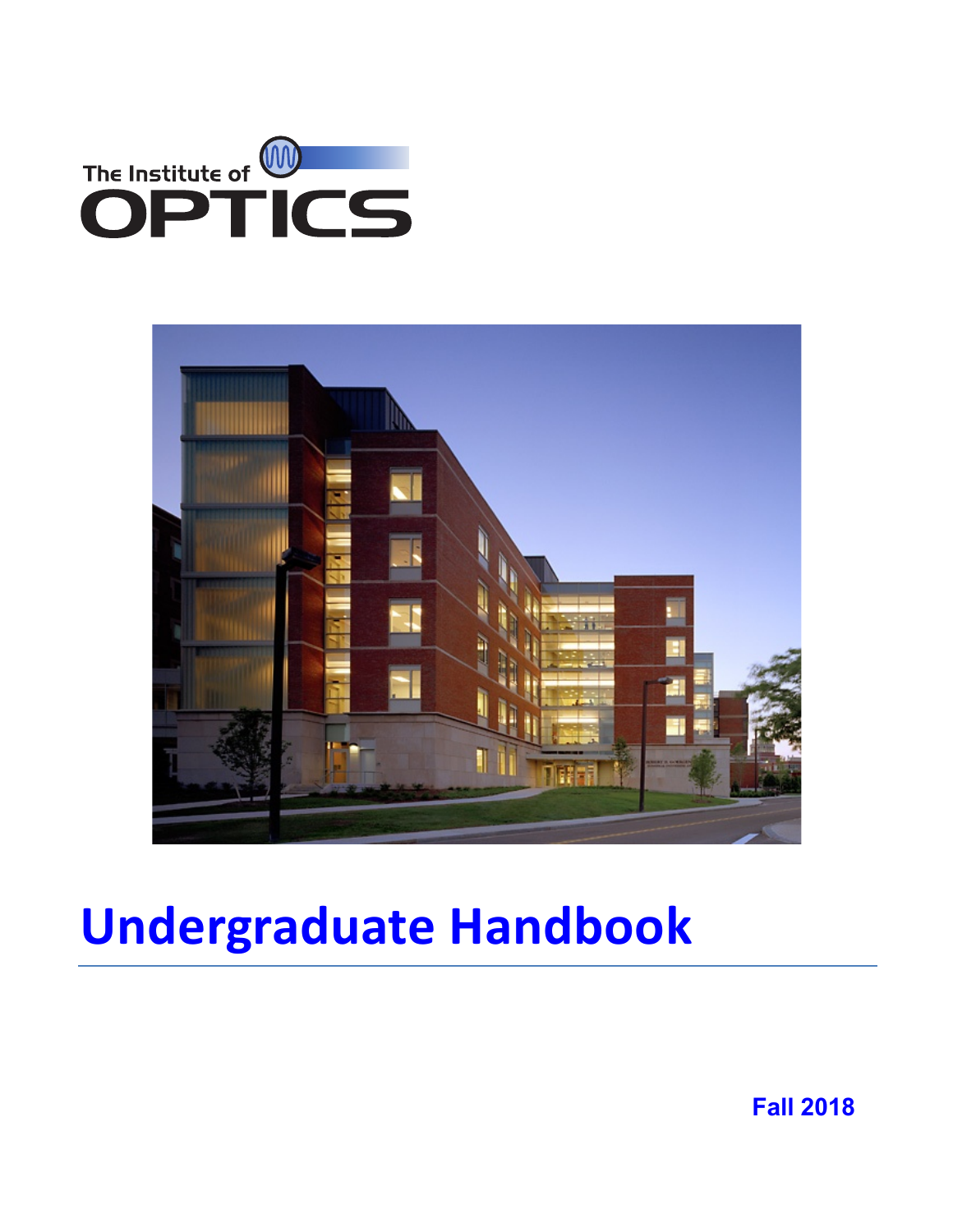#### **Introduction**

This handbook provides a summary of information taken from various University of Rochester publications. Also, it includes program-specific details that are of importance to Optics students. This manual contains information regarding changes to the Optics curriculum and should be read carefully and in its entirety. Policies and procedures that apply to the entire university student body take precedence over the policies and procedures contained in this handbook.

This handbook is updated to reflect the curriculum changes that are effective as of Fall 2018. Students will follow the curriculum that was in effect at the time when the major or minor was declared.

#### **Requirements for Admission to The Institute of Optics**

Students normally apply for admission to The Institute of Optics during the second semester of their sophomore year. The entrance criteria for the B.S. Degree in Optics and the B.S. degree in Optical Engineering are the same.

To be formally admitted to the major, students will need to satisfy **ALL** of the following requirements. Students must:

- 1. Have an overall grade point average (GPA) of at least 2.0 (C) and not be on probation.
- 2. Have an average GPA of at least 2.0 (C) in PHY 121(P)/122(P)/123 *or* PHY 141/142/143 (or in comparable courses taken elsewhere). PHY 113 is an acceptable substitute for PHY121.
- 3. Have an average GPA of at least 2.0 (C) in MTH 161/162/164 *or* MTH 141/142/143/164 (or in comparable courses taken elsewhere).
- 4. Have an average GPA of at least 2.0 (C) for all sophomore-level Optics core courses (OPT 241, OPT 201, OPT 261, OPT 202, and OPT 287), with **NO** grade below a C- for any course and no more than **ONE** grade of C- in any of these five courses.
- 5. Have a grade of C or better in WRT 105 (Reason and Writing in The College) or an authorized equivalent.

Students who have not satisfied all of these requirements may be conditionally admitted at the Undergraduate Committee's discretion. Students who use the S/F option for any of the above courses will need to have their grades uncovered prior to being admitted.

Students need to declare their major at: https://secure1.rochester.edu/registrar/applications/ major-minor-declaration.php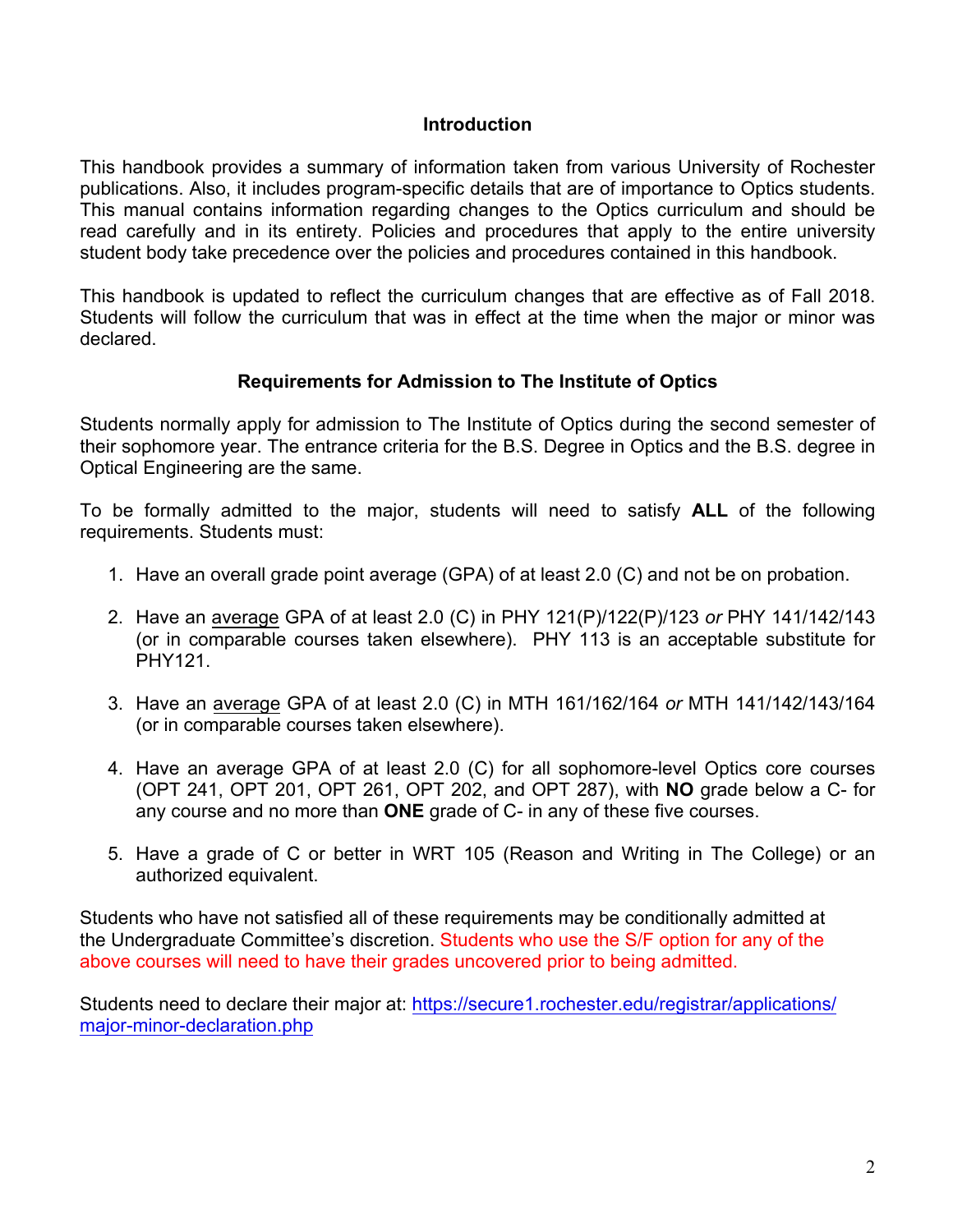# **Requirements for Graduation**

**130 credit hours are required for both degrees with a cumulative** GPA of 2.0 or greater in all Optics courses taken at the Institute and an overall GPA of 2.0 or greater is required.

In addition, the following requirements must be satisfied:

- 1. **Successful completion** of WRT 105 (Reason and Writing in The College) or an authorized equivalent.
- 2. **One cluster**, with a GPA of 2.0 or better, in either the humanities division or the social sciences division. *A minor in either division, in most cases, satisfies this requirement.*
- 3. **One course** aka "Plus One" in the division *not* chosen for the cluster. This is required even if a student declares a minor.
- 4. **Successful completion** of the MTH 161/162/164/165 sequence. An alternative approved sequence is MTH 171/172/173/174 (if considered eligible by the Department of Mathematics). Students may also complete a third calculus sequence: MTH 141/142/143/ 164/165. *Note: MTH 171/172/173/164 will also satisfy the Optics math sequence.*
- 5. **One semester** of introductory chemistry for science majors, including the associated lab component; this requirement is commonly satisfied with CHM 137 or CHM 131 (with permission, can also be satisfied with BIO 110 or AP credit).
- 6. **Successful completion** of PHY 121/122/123 or PHY 141/142. *Note: PHY 121P/122P also satisfies the PHY 121/122 requirement.*
- 7. **Successful completion** of the following Optics core classes:
	- OPT 201 Geometrical Optics Lab
	- OPT 202 Physical Optics Lab
	- OPT 203 Instrumentation Lab
	- OPT 204 Sources and Detectors Lab
	- OPT 211 MATI AR
	- OPT 212 MATLAB
	- OPT 223 Quantum Theory of Optics Optical
	- $\bullet$  OPT 225 Sources and Detectors
	- OPT 241 Geometrical Optics
	- OPT 242 Aberrations and Testing
	- OPT 261 Interference & Diffraction
	- OPT 262 Electromagnetic Theory
	- OPT 287 Math Methods for Optics & Physics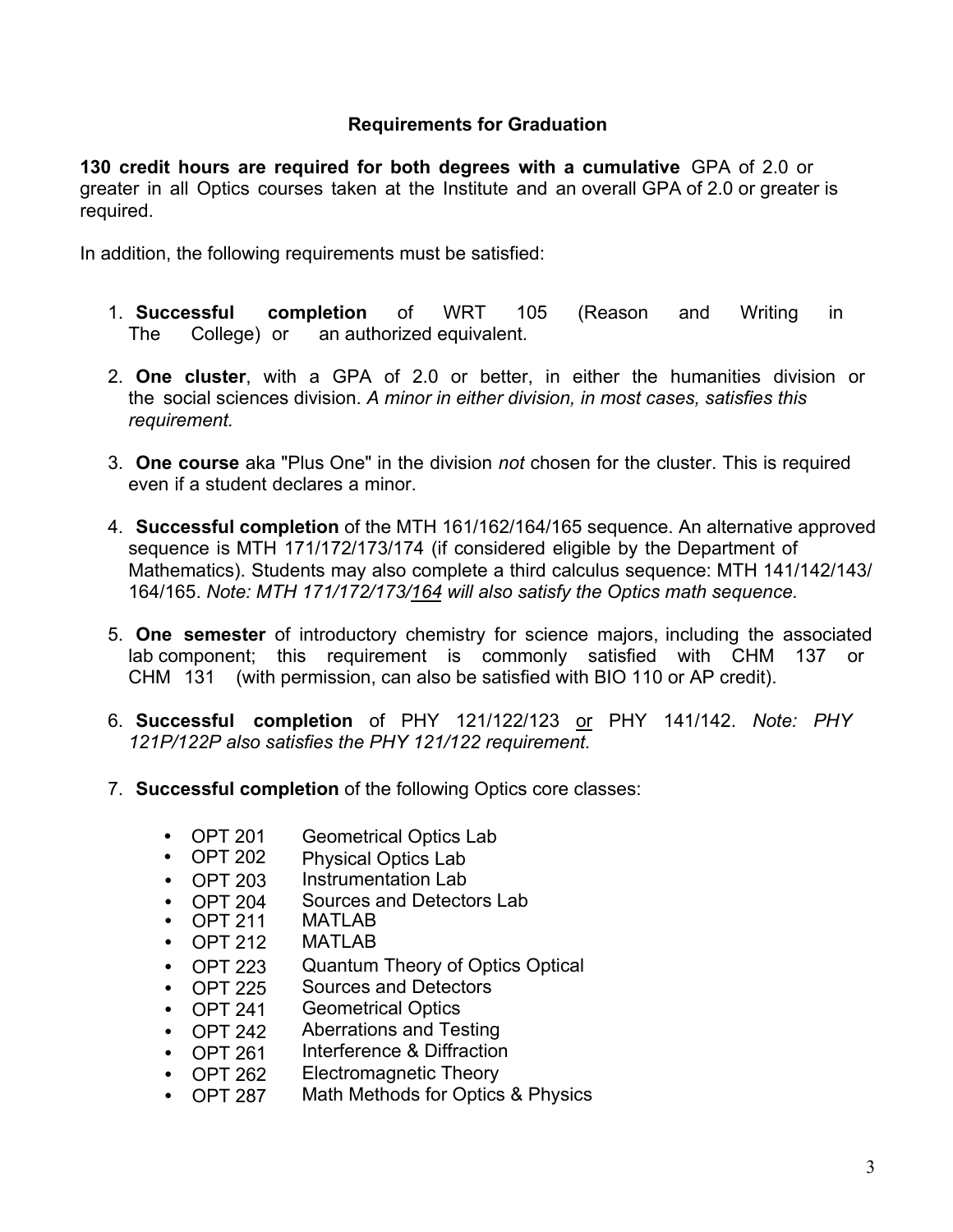- OPT 310 Senior Design I (Optical Engineering Majors Only)
- OPT 311 Senior Design II (Optical Engineering Majors Only)
- OPT 320 Senior Thesis I (Optics Majors Only)
- OPT 321 Senior Thesis II (Optics Majors Only)
- 8. **Demonstrated competency** in the design and implementation of simple analog and digital electronic circuits. Most students satisfy this requirement with ECE 210 (Circuits for Engineers). *Note: Completion of ECE 111 and ECE 113 may also satisfy the circuits requirement.*
- 9. **Three technical electives** (see Appendix 1). These are four credit courses, but twocredit courses combined MAY satisfy a technical elective requirement. *Note: See your academic adviser for more information or clarification.*
- 10.**Complete** OPT WRT 273 (Communicating your Professional Identity).
- 11.**Satisfactory/Fail option:** Courses with a grade of "S" may **not** be used in the major, minor, or cluster requirements. In other words, a student may choose to S/F any course, but after doing so that course may no longer be used toward major, minor, or cluster requirements unless that grade is uncovered.

See Appendix 2 for a full listing of the required courses along with suggested course sequencing. Both Optics and Optical Engineering majors will complete the same core courses in their first three years. During their final year, Optics majors will complete a senior thesis (OPT 320/321) while Optical Engineering majors will complete a senior design project (OPT 310/311).

#### **Overlap Policy**

For students who are seeking multiple majors, the following degree overlap policies should be kept in mind:

- A. No more than **three** courses may overlap between any two majors.
- B. No more than **two** courses may overlap between a major and a minor.

For more information regarding course overlaps, consult with your adviser.

#### **Advising on Course Selection**

Program planning begins during First-year Orientation and continues throughout a student's academic career at The University of Rochester. Each entering student is assigned an academic adviser who helps with program planning and course scheduling during the undergraduate years.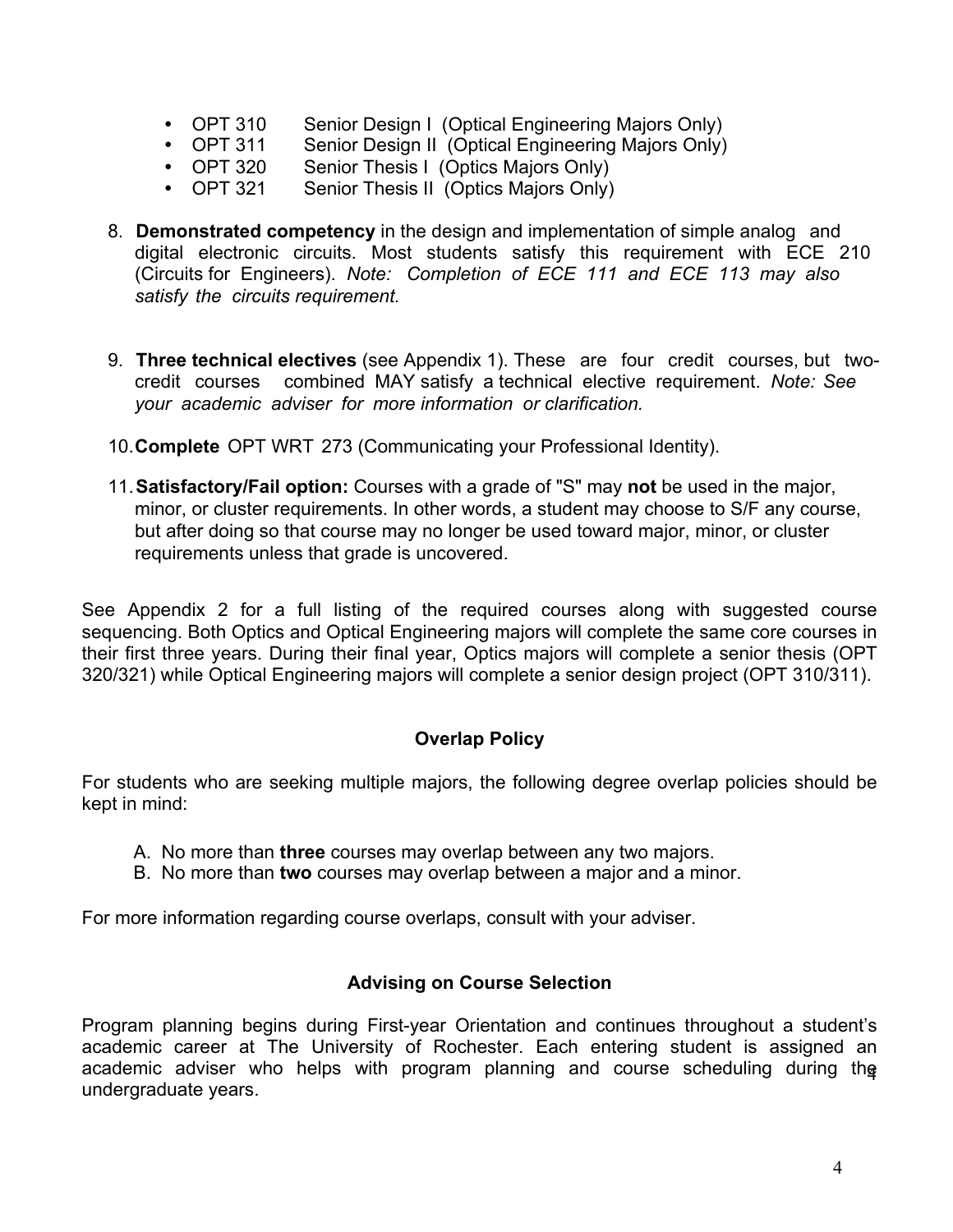## **Failure of an Optics or Core Course**

A student will be allowed to repeat any given Optics course **only once**. Students who are attempting to progress to the next Optics course without satisfying course pre-requisites must obtain permission from the course instructor.

In addition, following a core course failure, the failed core course cannot be transferred from another institution without the written express permission of the Undergraduate Committee Chair prior to the student taking the course. Students seeking to transfer (or substitute) an Optics degree requirement from another institution must complete a course approval form. Approved courses that are completed with a grade of C or better will transfer.

#### **Clusters**

Students must complete the foundation/distribution requirements in the humanities or social sciences by taking the appropriate divisional cluster. Students may also complete a minor or additional major in the humanities or the social sciences *in lieu of a cluster.* 

**In addition, one course is required from the division not chosen for the cluster.** This is commonly known as the "plus one" requirement; see Undergraduate Program Coordinator for further details.

As of Fall 2016, Hajim students will be allowed to do a second (optional) cluster if they so desire. A maximum of two clusters will appear on a student's transcript. For more information on the policy, see the Undergraduate Program Coordinator.

# **Definition of Senior Thesis (For BS in Optics Degree)**

The senior thesis is a scholarly project that includes background analysis of a topic and an element of original research. The thesis can be Optics-specific (experimental and/or theoretical), or it may be cross-disciplinary (ex. a historical or philosophical analysis of Optics, a pedagogical activity, or an investigation that intersects with other science or engineering disciplines).

The activities may have begun prior to the senior year (as part of employment or scholarly activity in a research group), but will be significantly enriched in breadth and depth as part of the senior thesis. OPT 320 focuses on background research, formulating the question, assembling a bibliography, and establishing a research plan. OPT 321 focuses on completing the research and writing.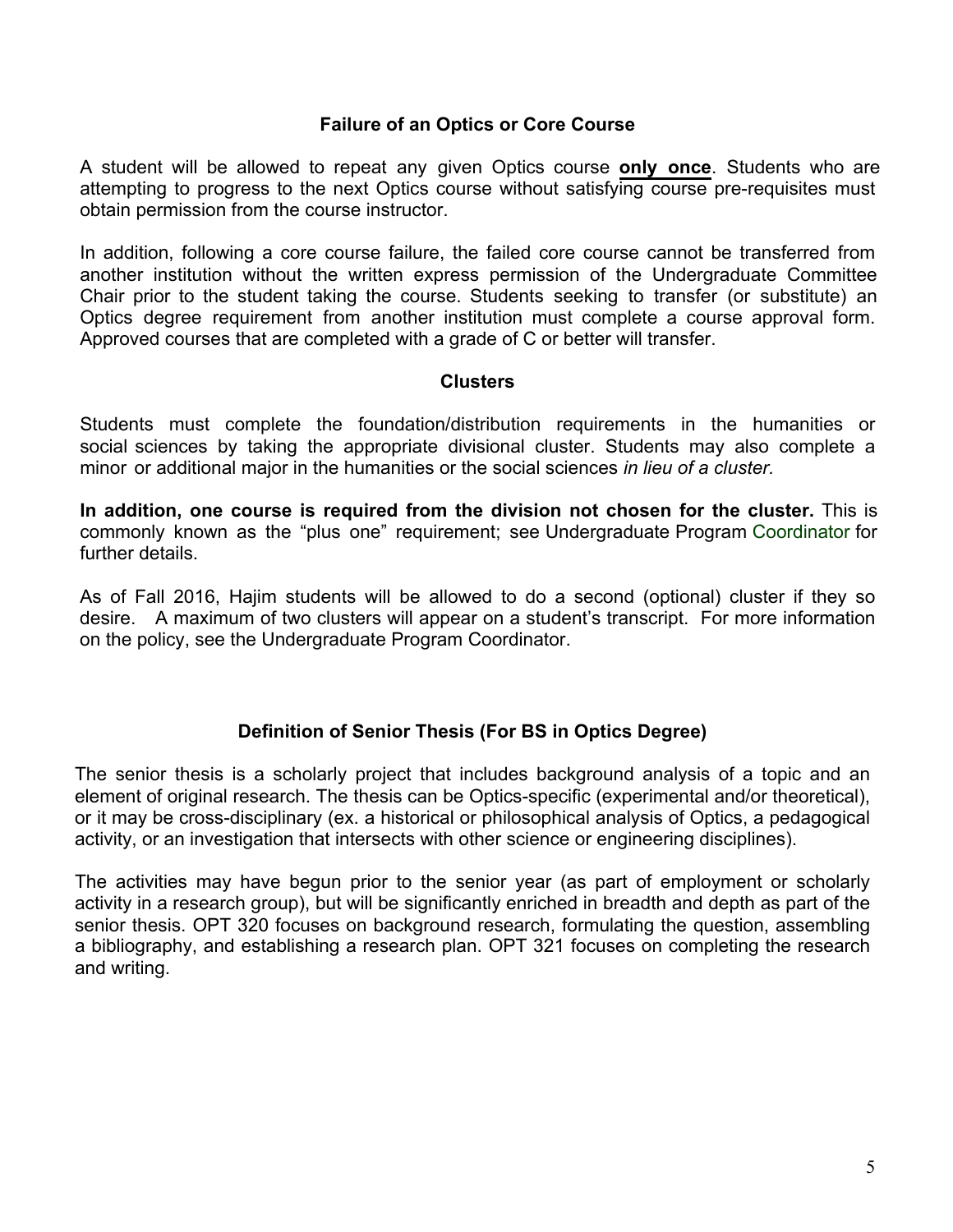Because writing a thesis involves incorporating advisers' comments along the way, students should be in close contact with both their thesis adviser and their OPT 320/321 instructor during their senior year, so that they may carefully consider and integrate their suggestions. Theses will be presented in a public format prior to graduation, typically around the time of Senior Design Day.

## **Optics Courses and Pre-requisites**

The following table includes the pre-requisites (where applicable) for all Optics courses. Before enrolling in any Optics course, students *must have successfully completed all of the designated pre-requisites.* These requirements are to ensure that students are well-prepared to succeed in all of their courses, as well as to stay on track with their graduation plan.

Please take note: Students who try to circumvent the pre-requisite policy independently (i.e. without their adviser's knowledge) are considered to be in violation of the honor code, and are subject to the consequences of academic dishonesty.

| <b>COURSE ID</b>    | <b>PRE-REQUISITES</b>                                                     |  |  |  |
|---------------------|---------------------------------------------------------------------------|--|--|--|
| <b>CORE COURSES</b> |                                                                           |  |  |  |
| <b>OPT 101</b>      | None                                                                      |  |  |  |
| <b>OPT 211</b>      | <b>None</b>                                                               |  |  |  |
| <b>OPT 212</b>      | <b>OPT 211</b>                                                            |  |  |  |
| <b>OPT 241</b>      | MTH 161, MTH 162, PHY 121 (or MTH 141/142/143 and PHY 113)                |  |  |  |
| <b>OPT 201</b>      | None                                                                      |  |  |  |
| <b>OPT 287</b>      | MTH 164 (can be taken concurrently w/ instructor permission)              |  |  |  |
| <b>OPT 261</b>      | MTH 164 (can be taken concurrently w/ instructor permission), PHY 122/142 |  |  |  |
| <b>OPT 202</b>      | OPT 201 (or instructor permission)                                        |  |  |  |
| <b>OPT 262</b>      | MTH 164, MTH 165 (can be taken concurrently w/ instructor permission),    |  |  |  |
|                     | PHY 122/142                                                               |  |  |  |
| <b>OPT 242</b>      | OPT 241, OPT 261                                                          |  |  |  |
| <b>OPT 203</b>      | OPT 202 (or instructor permission)                                        |  |  |  |
| <b>OPT 225</b>      | PHY 123, OPT 241, OPT 261                                                 |  |  |  |
| <b>OPT 204</b>      | OPT 203 (or instructor permission)                                        |  |  |  |
| <b>OPT 223</b>      | PHY 123/143                                                               |  |  |  |
| OPT 310/320         | Optics senior standing                                                    |  |  |  |
| OPT 311/321         | Optics senior standing                                                    |  |  |  |

| <b>NON-CORE COURSES W/ PRE-REQS</b> |                                    |  |  |
|-------------------------------------|------------------------------------|--|--|
| <b>OPT 243</b>                      | Optics sophomore standing          |  |  |
| <b>OPT 244</b>                      | OPT 241, OPT 242                   |  |  |
| <b>OPT 245</b>                      | Senior standing                    |  |  |
| <b>OPT 246</b>                      | <b>OPT 262</b>                     |  |  |
| <b>OPT 247</b>                      | OPT 246 (or instructor permission) |  |  |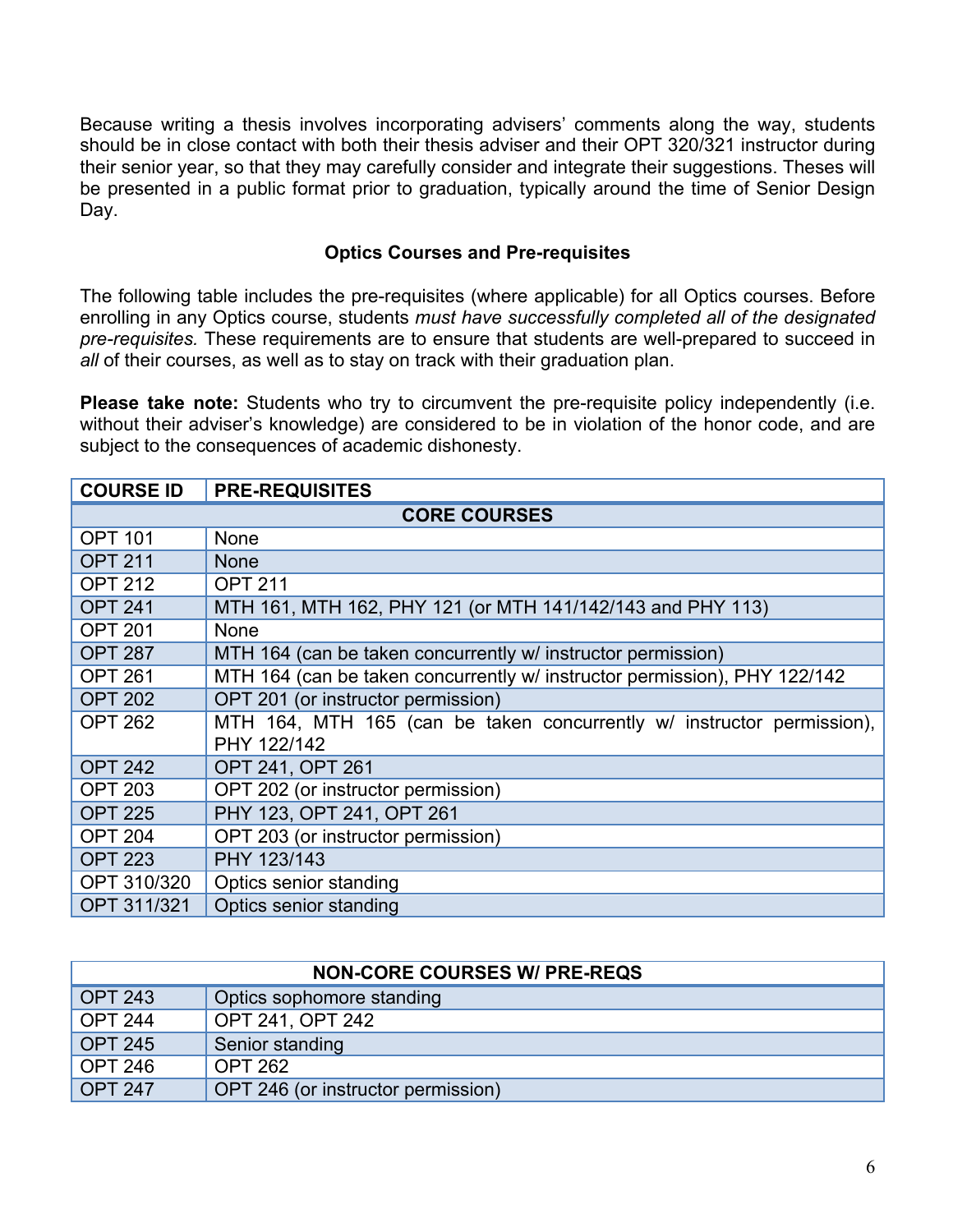# **Technical Electives [Themes]**

Technical electives are directly related to goals that are discussed with the student's academic advisor. The electives are to enhance learning of the Optical field students may want to work in the future. A minimum of three technical electives are required (12 credits total).It is the student's responsibility to check semester schedules to know when or if a course will be offered and to check the course descriptions for pre-requisites. See Appendix 1 for a listing of approved technical electives and *suggested* themes. Students may also choose 200-level STEM courses not listed in Appendix 1 as technical electives. All planned electives must be pre-approved by the student's academic advisor before the student registers for the course.

#### **Study Abroad**

The Institute of Optics highly encourages its students to take advantage of the University's study abroad program. The study abroad option is available for juniors, first-semester seniors, and select sophomores. Students interested in study abroad should consult with their adviser in order to fully understand the options for, and the implications of, studying abroad. For further information, consult the Optics study abroad guide.

#### **Information for Transfer Students**

Students who transfer into the Optics major as a junior either from another major within the University of Rochester, or from another college or university sometimes find it difficult to complete the Optics degree requirements in only two additional years. **In practice, most students in this position take three years to complete the major**. The best course of action for any student depends on the details of the student's educational background and should be discussed with the Undergraduate Program Coordinator and/or the student's academic adviser.

#### **The Optics Minor**

Students interested in completing a minor in Optics should meet with a faculty member of the Institute to plan a focused program of study. Optical sciences and technologies have great importance in a range of fields and applications, and a strong grasp of the field is a desirable option, particularly for majors in other science and engineering disciplines.

The requirements for a minor in Optics are satisfied by earning grades of C or better in five Optics courses, *one of which must be laboratory-based*. Two courses are required: OPT 241 and OPT 261. The lab component may be satisfied by OPT 201, 202, 203, or 204, or by independent research for credit. The remaining two courses can be chosen any four-credit courses offered by the Institute at the 200-level or above (with the exception of OPT 287). **Note:** Paid internships do not qualify as independent research.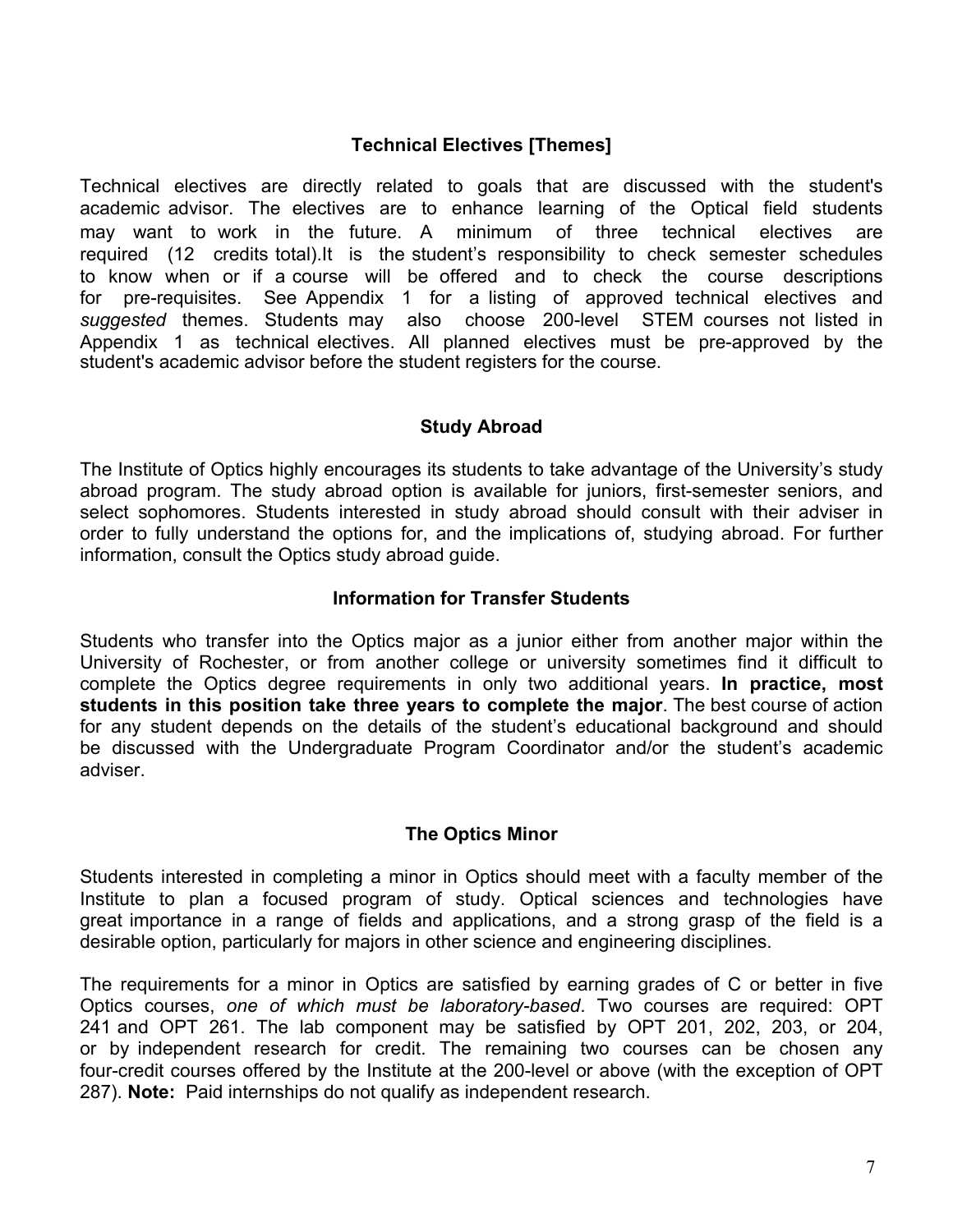Students interested in the Optics minor should note that most 200-level Optics classes have *pre-requisites in math and/or physics that must also be satisfied*, unless permission of the instructor is obtained.

## **Add/Drop**

**Important note:** Lattimore staff will not process Drop/Add forms that are not signed *an adviser and stamped by the Undergraduate Program Coordinator, Wilmot 106.*

Changes can be made online in the student's program beginning shortly after registration and through the **second** week of the semester. Beginning with the third week of the semester, Drop/Add forms, available at the Academic Services Counter (Lattimore 312), must be used. For students in the Hajim School of Engineering and Applied Sciences, courses may be dropped through the fourth week of classes by notifying the instructor (although the instructo permission is not required) and obtaining the academic adviser's signature, the Undergraduate Program Manager's stamp, and the Associate Dean's (or a surrogate's) signature. Courses dropped before the end of the fourth week of the semester *will be deleted from the transcript and the advising record.*

From the fifth through the eleventh week of classes, Hajim School students may withdraw from a course by using a paper Drop/Add form and following the above procedure. *Course withdrawals will appear on the advising record with a grade of "W."* 

Students wishing to carry fewer than fourteen credits (underload) must meet with an adviser in the Dean's Office (Lattimore 301). Full-time students who drop below twelve credits will be sent a warning letter at the end of the semester. **International students who wish to drop below twelve credits are not permitted to do so due to visa implications.**

Students wishing to carry more than nineteen credits (overload) must have earned at least a 3.0 in the previous semester. For a credit load of twenty-four credits and over, a previous semester GPA of at least 3.4 is required. All requests to carry twenty-four credits or higher must be approved by the College Administrative Committee.

# **Repeating Courses**

Students will not be permitted to repeat a course unless the grade earned was below a C.

#### **Departmental Awards**

To be considered eligible for departmental awards, **students must complete the academic honesty record waiver form found in Appendix 5** and return it to Dustin Newman in Wilmot 106.

#### **Academic Honesty**

Optics students are to be held accountable to the same academic honesty policies and procedures that are applicable University-wide. **The enforcement of the honor code is very strict, and students found to be in violation WILL face penalties. It the responsibility of every student to thoroughly read, understand, and to adhere to the academic honesty**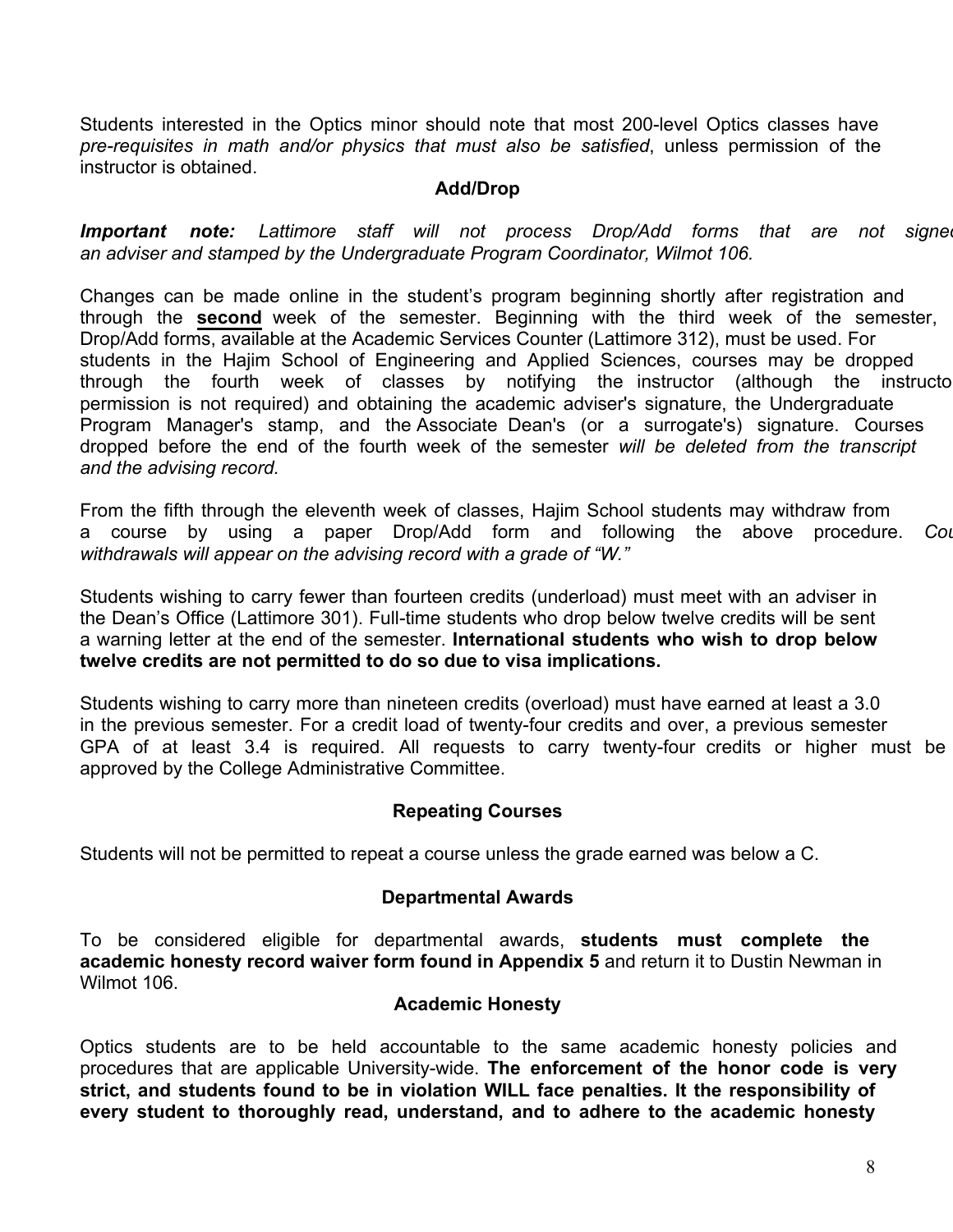**policies of the University.** Please see the Undergraduate Program Coordinator for any clarification or questions.

The full policy, as of Fall 2015, can be accessed here: https://www.rochester.edu/college/honesty/undergraduates.html

#### **Exceptional Circumstances**

Occasionally, scheduling conflicts or program changes prohibit a student from completing an intended cluster, or a student is unable to complete the requirements for the degree as laid out in the University Bulletin. Extenuating circumstances may merit waiving certain requirements or reviewing alternatives that will enable the student to obtain a degree.

If such circumstances are presented via petition, they will be considered on a case-by-case basis. The Undergraduate Committee of the Institute of Optics reviews petitions pertaining to the major and departmental requirements. The Administrative Committee of the College reviews petitions relating to College requirements. Petition forms are available from the Undergraduate Program Coordinator or on page twelve of this handbook.

#### **Undergraduate Committee**

The Undergraduate Committee is responsible for Optics curriculum content and the policies and procedures found in this handbook. The Undergraduate Committee meets approximately once per month during the academic year and is made up of the professors listed below:

| Prof. Andrew Berger | Goergen 405, 3-4724 | andrew.berger@rochester.edu  |
|---------------------|---------------------|------------------------------|
| Prof. Julie Bentley | Goergen 507, 3-1687 | bentley@optics.rochester.edu |
| Prof. Tom Brown     | Goergen 517, 5-7816 | brown@optics.rochester.edu   |
| Prof. Wayne Knox    | Goergen 507, 3-5520 | wknox@optics.rochester.edu   |
| Per Adamson         | Wilmot 533, 5-7762  | adamson@optics.rochester.edu |

The primary administrative point of contact for committee matters (e.g. petitions) is the Undergraduate Program Coordinator:

| Dustin Newman | Wilmot 106, 5-7764 | dustin.newman@rochester.edu |
|---------------|--------------------|-----------------------------|
|               |                    |                             |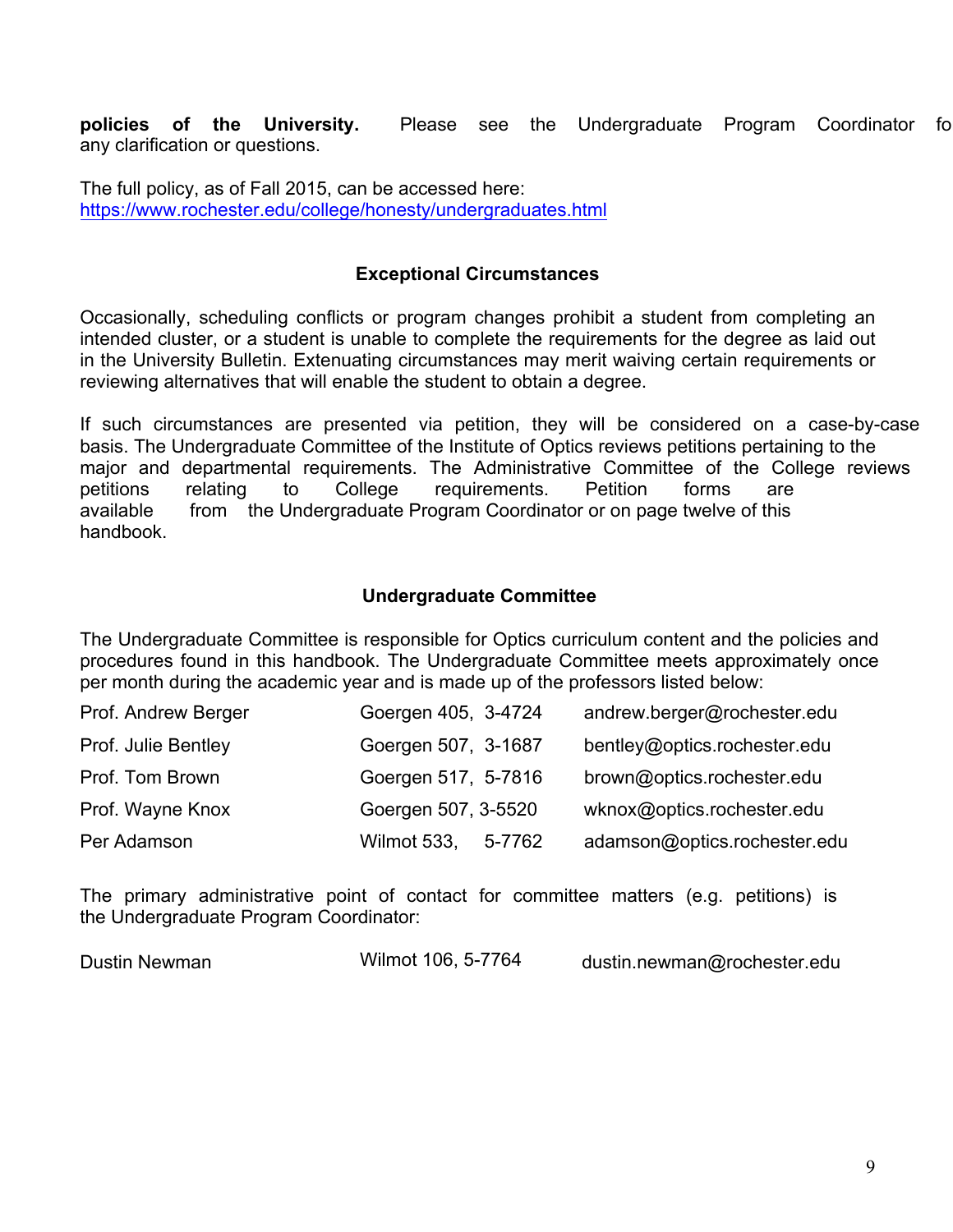## **Appendix 1: Optics Technical Electives**

Three technical electives are required. *Suggested* technical elective themes are listed in blue in the first row of the table below. **The combinations listed below are not a mandatory sequence of technical electives; they serve as a starting point for students considering technical elective combinations**. Classes in **green** are Optics core courses that pair up nicely with suggested electives. Choose classes in the vertical column below the technical elective theme you wish to explore or consult your adviser for additional class themes and/or combinations.

| <b>Biomedical</b><br><b>Optics</b> | $Optics +$<br><b>Math</b> | Lens<br><b>Design</b> | <b>Photonic</b><br><b>Materials</b> /<br><b>Devices</b> | Optics &<br><b>Physics</b> | Lab<br><b>Special</b> | <b>Lasers and</b><br><b>Photonics</b> | <b>Optomechanics</b> |
|------------------------------------|---------------------------|-----------------------|---------------------------------------------------------|----------------------------|-----------------------|---------------------------------------|----------------------|
| <b>OPT 241</b>                     | <b>OPT 287</b>            | <b>OPT 241</b>        | <b>OPT 225</b>                                          | <b>OPT 223</b>             | <b>OPT 204</b>        | <b>OPT 225</b>                        | <b>OPT 242</b>       |
| <b>OPT 248</b>                     | MTH 2XX                   | <b>OPT 243</b>        | <b>ME 280</b>                                           | <b>PHY 235</b>             | <b>OPT 253</b>        | <b>ECE 235</b>                        | ME 226               |
| <b>OPT 276</b>                     | MTH <sub>2</sub> XX       | <b>OPT 244</b>        | OPT 421*                                                | <b>PHY 227</b>             | <b>OPT 257</b>        | OPT 465*                              | <b>OPT 232</b>       |
| <b>PHY 253</b>                     | MTH <sub>2</sub> XX       | <b>OPT 246</b>        | <b>ECE 235</b>                                          | <b>PHY 246</b>             | <b>PHY</b><br>243W    | OPT 468*                              | OPT 432*             |
| <b>BME 270</b>                     |                           | <b>OPT 247</b>        | OPT 468*                                                |                            |                       |                                       |                      |
|                                    |                           | <b>OPT 444*</b>       |                                                         |                            |                       |                                       |                      |
|                                    |                           |                       |                                                         |                            |                       |                                       |                      |

#### **Any four credit 200-level STEM course may be counted as a technical elective with faculty adviser approval. This approval must be documented via email or on the semester course planning form.**

\*For students pursuing graduate studies at The Institute, these courses cannot count for both the Bachelor's and Master's degrees in Optics

| Class              | Title                                  |
|--------------------|----------------------------------------|
| <b>OPT 232</b>     | Opto-Mechanics                         |
| <b>OPT 243</b>     | <b>Optical Fabrication and Testing</b> |
| <b>OPT 244</b>     | Lens Design                            |
| <b>OPT 246</b>     | Thin Film Coatings                     |
| <b>OPT 247</b>     | <b>Advanced Optical Coatings</b>       |
| <b>OPT 248</b>     | Vision and the Eye                     |
| <b>OPT 253</b>     | Quantum Optics Lab                     |
| <b>OPT 257</b>     | <b>Advanced Senior Laboratory</b>      |
| <b>OPT 276</b>     | <b>Biomedical Optics</b>               |
| <b>OPT 421</b>     | <b>Optical Properties of Materials</b> |
| <b>OPT 432</b>     | Intro to Optomechanics                 |
| <b>OPT 444</b>     | Lens Design                            |
| <b>OPT 465</b>     | <b>Laser Systems</b>                   |
| <b>OPT 468</b>     | Waveguide Optoelectronic Devices       |
| <b>BME 270</b>     | <b>Biomedical Microscopy</b>           |
| <b>ECE 235</b>     | Intro to Optoelectronics               |
| ME 226             | Intro to Solid Mechanics               |
| <b>ME 280</b>      | Intro to Material Science              |
| MTH <sub>2XX</sub> | Any upper division math course         |
| <b>PHY 227</b>     | Thermo and Stat Mechanics              |
| <b>PHY 235</b>     | <b>Advanced Classical Mechanics</b>    |
| <b>PHY 243W</b>    | <b>Advanced Lab Topics</b>             |
| <b>PHY 246</b>     | Quantum Theory                         |
| <b>PHY 253</b>     | <b>Biological Physics</b>              |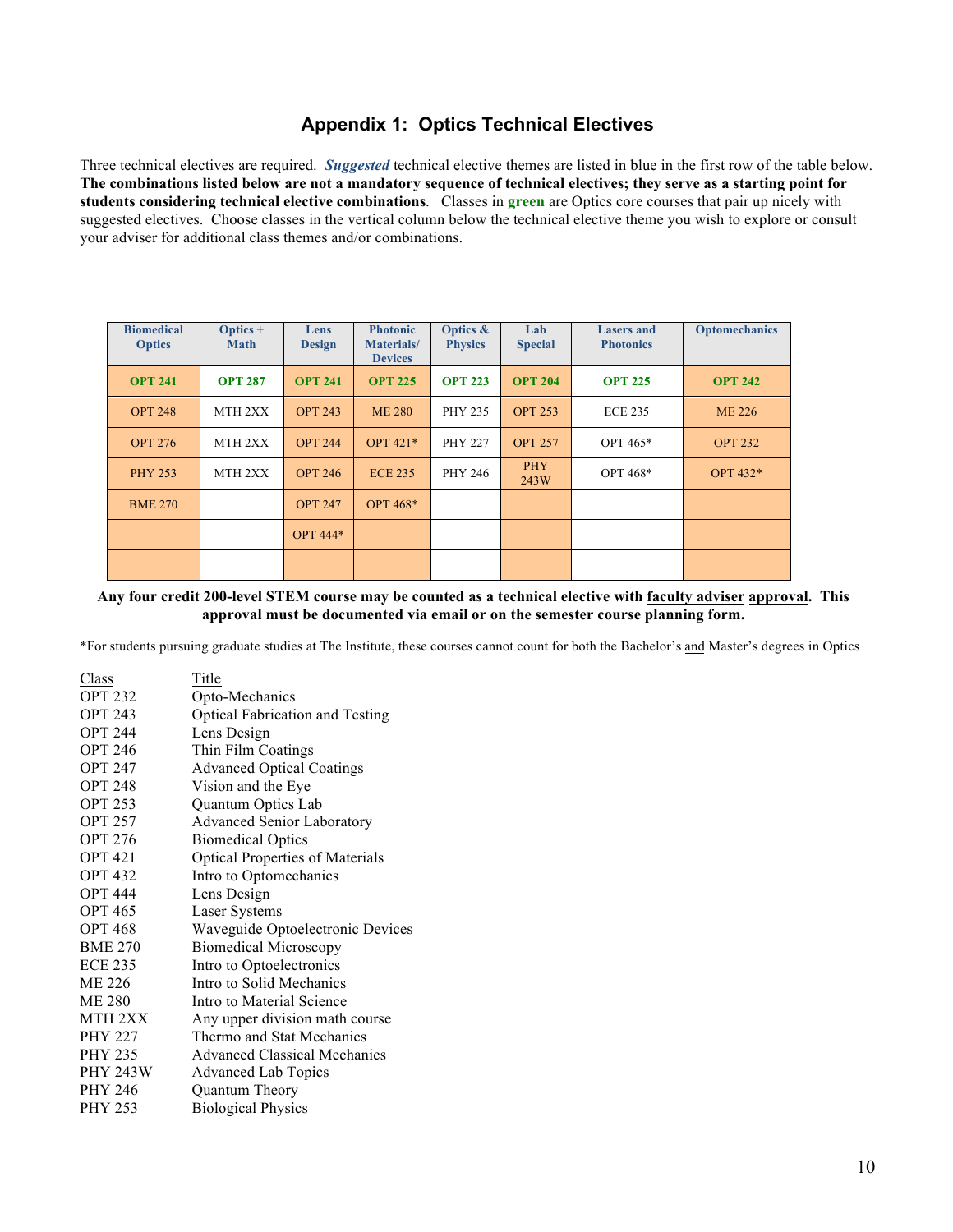#### **Optics Foundation (required for major) Courses at a Glance**

*Class of 2019 and beyond* 

| CHM 131/137*   | <b>Chemistry for Engineers</b>                       |
|----------------|------------------------------------------------------|
| <b>OPT 211</b> | MATLAB for Optics Majors I (2 cr.)                   |
| <b>OPT 211</b> | MATLAB for Optics Majors II (2 cr.)                  |
| ECE 210**      | <b>Circuits for Scientists and Engineers</b>         |
| <b>MTH 161</b> | Calculus IA                                          |
| <b>MTH 162</b> | <b>Calculus IIA</b>                                  |
| <b>MTH 164</b> | <b>Multidimensional Calculus</b>                     |
| <b>MTH 165</b> | Linear Algebra with Differential Equations           |
| <b>OPT 201</b> | Geometrical Optics Laboratory (2 cr.)                |
| <b>OPT 202</b> | Physical Optics Laboratory (2 cr.)                   |
| <b>OPT 203</b> | Instrumentation & Testing Laboratory (2 cr.)         |
| <b>OPT 204</b> | Sources and Detectors Lab (2 cr.)                    |
| <b>OPT 223</b> | <b>Quantum Theory of Optics</b>                      |
| <b>OPT 225</b> | <b>Optical Sources and Detectors</b>                 |
| <b>OPT 241</b> | <b>Geometrical Optics</b>                            |
| <b>OPT 242</b> | Aberrations, Interferometers, and Testing            |
| <b>OPT 261</b> | Interference and Diffraction                         |
| <b>OPT 262</b> | <b>Electromagnetic Theory</b>                        |
| <b>OPT 287</b> | Mathematical Methods for Optics and Physics          |
| OPT 310/311    | Senior Design I/II (Optical Engineering majors only) |
| OPT 320/321    | Senior Thesis I/II (Optics majors only)              |
| PHY 121/121P   | <b>Mechanics</b>                                     |
| PHY 122/122P   | <b>Electricity and Magnetism</b>                     |
| <b>PHY 123</b> | <b>Modern Physics</b>                                |
| <b>WRT 105</b> | Reason & Writing in the College                      |
| <b>WRT 273</b> | Communicating your Professional Identity (2 cr.)     |

*\* BIO 110 may be taken in lieu of CHM 131/137, by petition.*

*\*\* ECE 111 and ECE 113 are a suitable substitute for ECE 210. Please see your academic adviser for more details.*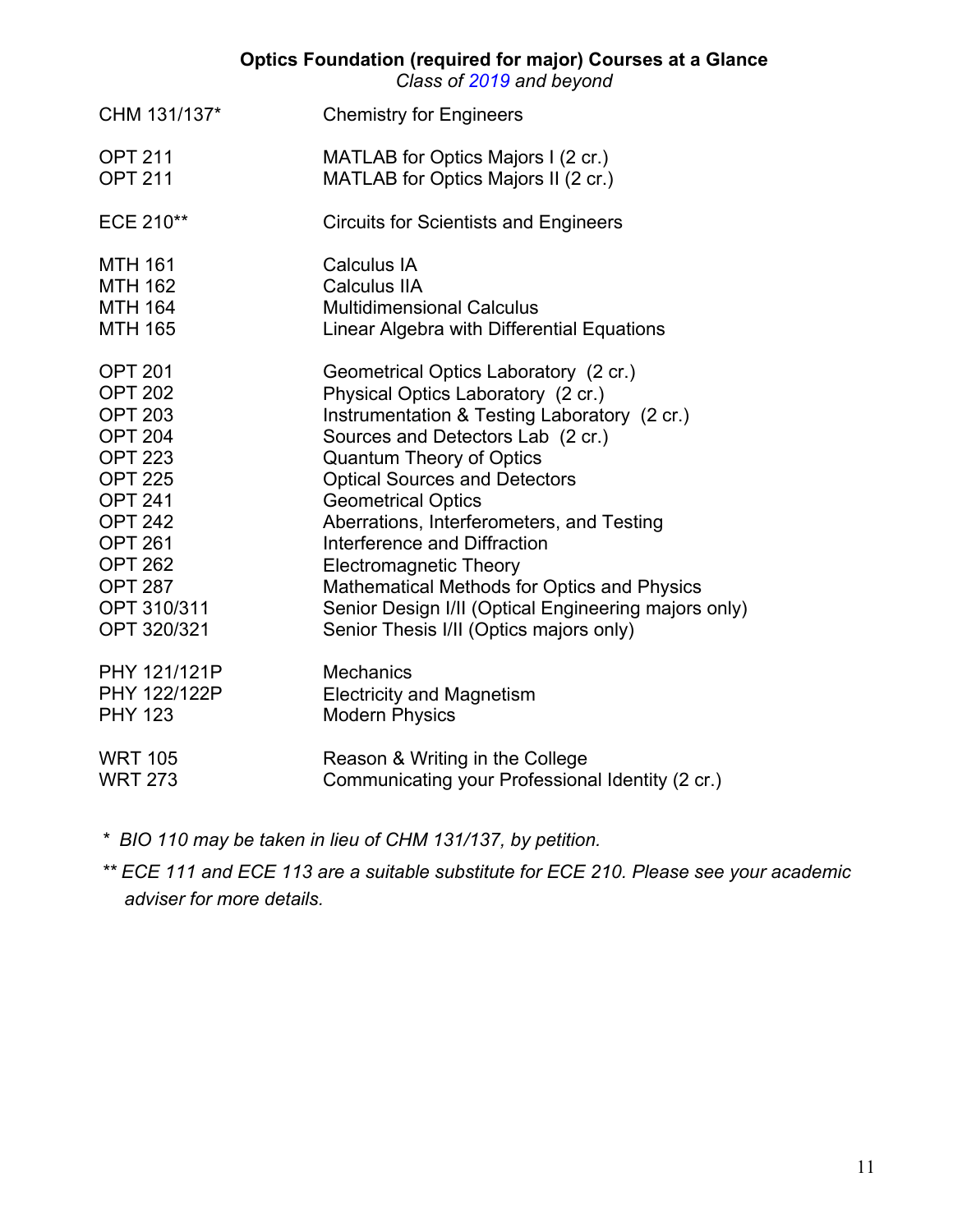# **Appendix 3: Undergraduate Committee Petition Form**

# UNIVERSITY OF ROCHESTER SCHOOL OF ENGINEERING AND APPLIED SCIENCES THE INSTITUTE OF OPTICS **PETITION FOR OPTICS UNDERGRADUATE COMMITTEE**

| DATE:           |        |
|-----------------|--------|
| NAME:           | ID:    |
| CLASS:          | EMAIL: |
| <b>ADVISER:</b> |        |

I ask that the Optics Undergraduate Curriculum Committee approve the following petition for the reason(s) noted below:

| <b>Applicant Signature</b> | <b>Faculty Advisor Signature</b> | Date                                             |
|----------------------------|----------------------------------|--------------------------------------------------|
| <b>APPROVED</b>            | <b>DENIED</b>                    | <b>NEED MORE INFORMATION</b>                     |
|                            |                                  | Comments on reverse side if needed $\rightarrow$ |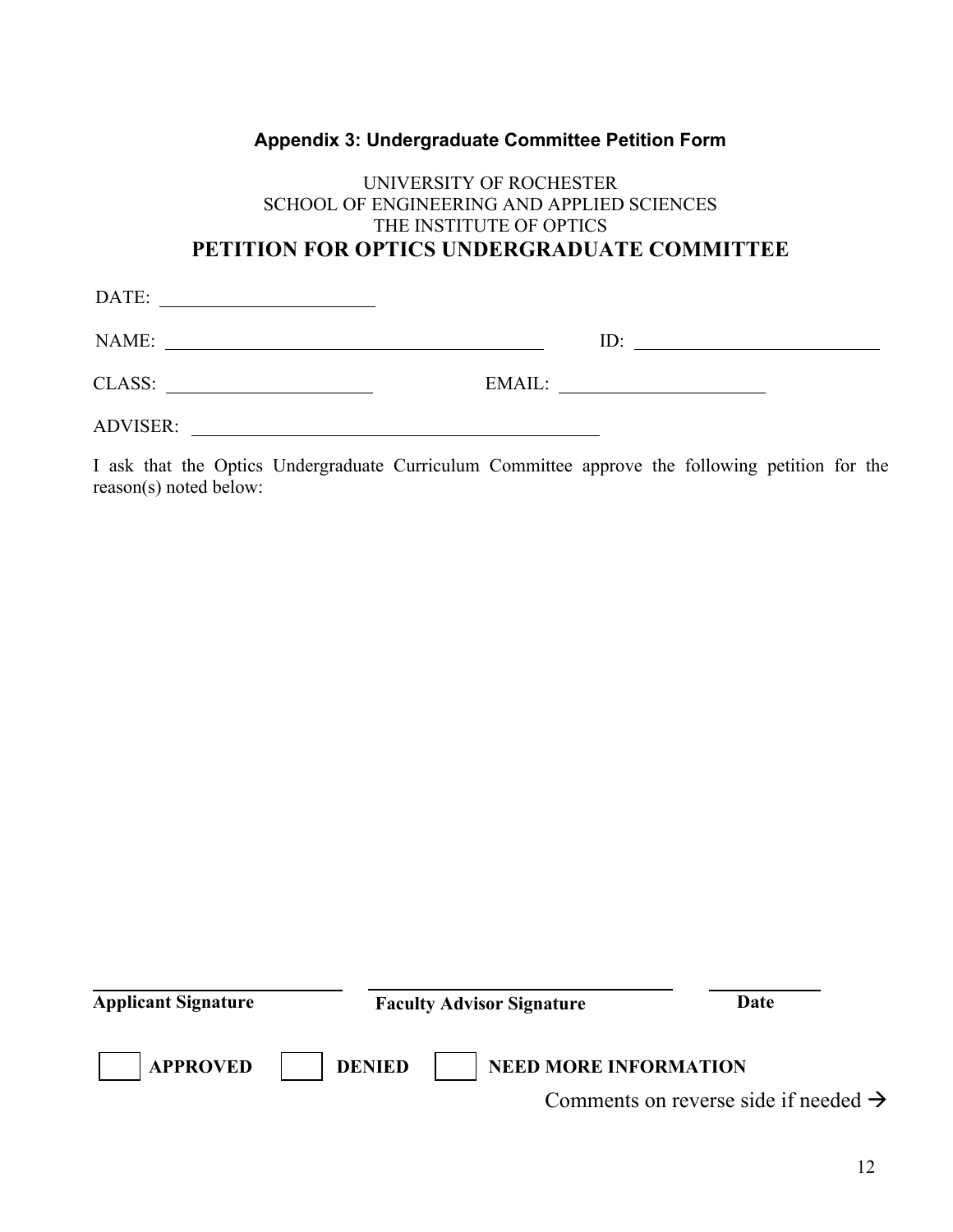# **Appendix 4: Academic Honesty Release Form**

I hereby waive my rights of confidentially in my Board on Academic Honesty records and authorize the Board to report to the person or persons named below any record of violations of the College Academic Honesty Policy for which I have been found responsible.

Completion of this form is voluntary and I understand that this waiver may be revoked at any time by informing the Undergraduate Program Coordinator, Dustin Newman (Wilmot 106) that I wish to withdraw it.

**\*\*\*Only students with a signed academic honesty release form on file in Wilmot 106 will be eligible for consideration for departmental awards, prizes, and other related honors.** 

**Print name of student:**  $\blacksquare$ 

**Signature of student:** \_\_\_\_\_\_\_\_\_\_\_\_\_\_\_\_\_\_\_\_\_\_\_\_\_\_\_\_\_\_\_\_\_\_\_\_\_\_\_\_\_\_\_\_\_

**Date:** \_\_\_\_\_\_\_\_\_\_\_\_\_\_\_\_\_\_\_

*Board on Academic Honesty Report to be released to:* 

**Name:** Dustin R. Newman

**Title:** Undergraduate Program Coordinator

**Department:** Institute of Optics

**Email:** dustin.newman@rochester.edu

**Phone:** x5-7764

The person or persons to whom this record has been released shall maintain the confidentiality of the information consistent with applicable laws and University policies.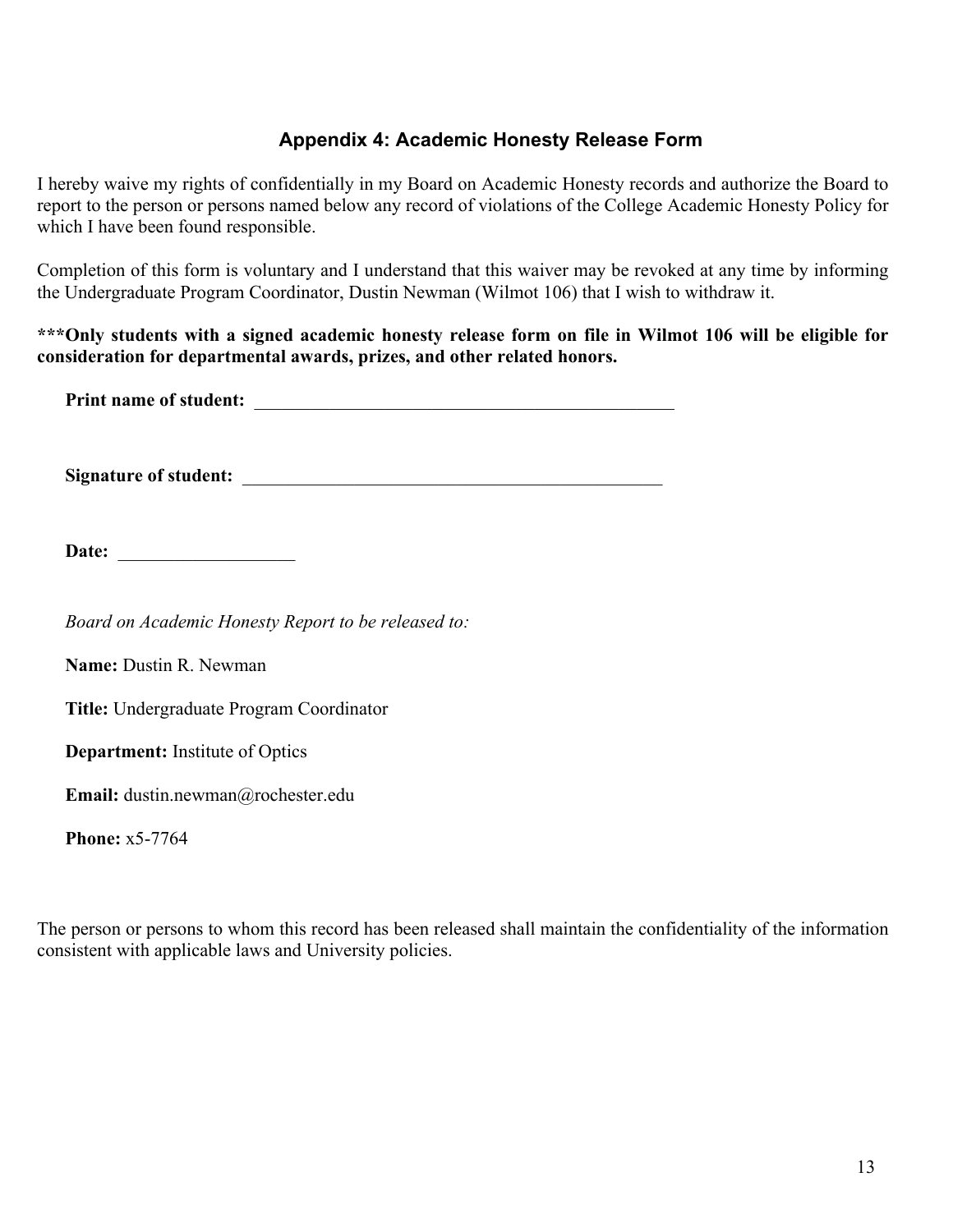#### **B.S.** in **OPTICAL ENGINEERING** (Math 14X Track) **Sample Schedule**

# *First-Year (~30 Credits)*

| Fall                                     | Credits | <b>Spring</b>                               | <b>Credits</b> |
|------------------------------------------|---------|---------------------------------------------|----------------|
| MTH 141 (Calculus I)                     | 4       | MTH 142 (Calculus II)                       | 4              |
| <b>CHM 137 (Chemistry for Engineers)</b> | 4       | PHY 113 (Mechanics)                         | 4              |
| <b>WRT 105*</b> or Cluster Course #1     | 4       | <b>WRT 105*</b> or Cluster Course #1        | 4              |
| <b>OPT 101 (Recommended)</b>             | 4       | <b>OPT 211 (MATLAB for Optics Majors I)</b> |                |
| <b>Total Credits</b>                     | 16      | Total Credits**                             | 14             |

\*Students not enrolled in WRT 105 in the fall should take cluster course #1. Students enrolled in WRT 105 in fall should take cluster course #1 in the spring. \*\*Note: Student may elect to take 16 credits during freshman spring semester (16 credit minimum is required to be eligible for Dean's List)

#### **Summer Between First and Second Year (4 Credits)**

| Summer                        | <b>Credits</b> |  |
|-------------------------------|----------------|--|
| <b>MTH 143 (Calculus III)</b> |                |  |
| <b>Total Credits</b>          |                |  |

# *Sophomore Year (~36 Credits)*

| Fall                                       | Credits  | <b>Spring</b>                                        | <b>Credits</b> |
|--------------------------------------------|----------|------------------------------------------------------|----------------|
| <b>OPT 241 (Geometrical Optics)</b>        | 4        | <b>OPT 261 (Interference and Diffraction)</b>        | 4              |
| <b>OPT 201 (Geometrical Optics Lab)</b>    |          | <b>OPT 202 (Physical Optics Lab)</b>                 |                |
| <b>MTH 164 (Multidimensional Calculus)</b> | 4        | <b>OPT 287</b> (Math Methods for Optics and Physics) | 4              |
| PHY 122/122P (Electricity and Magnetism)   | 4        | PHY 123 (Waves and Modern Physics)                   | 4              |
| Choose from: Cluster/Tech/Free/Plus One    | <u>4</u> | Choose from: Cluster/Tech/Free/Plus One              | 4              |
| <b>Total Credits</b>                       | 18       | <b>Total Credits</b>                                 | 18             |

# *Junior Year (~32 Credits)*

| <b>Credits</b><br><b>Spring</b>                         |
|---------------------------------------------------------|
| 4                                                       |
| <b>OPT 204 (Sources/Detectors Lab)</b>                  |
| <b>ECE 210**</b> (Circuits for Engineers)<br>4          |
| <b>WRT 273 (Communicating your Prof. Identity)</b><br>2 |
| <b>OPT 223 (Quantum Theory)</b><br>4                    |
| 16                                                      |
|                                                         |

# *Senior Year (~28 Credits)*

| Fall                                                                                                            | Credits        | <b>Spring</b>                           | Credits |  |
|-----------------------------------------------------------------------------------------------------------------|----------------|-----------------------------------------|---------|--|
| <b>OPT 310 (Senior Design I)</b>                                                                                | 4              | <b>OPT 311 (Senior Design II)</b>       | 4       |  |
| Choose from: Cluster/Tech/Free/Plus One                                                                         | 4              | Choose from: Cluster/Tech/Free/Plus One |         |  |
| Choose from: Cluster/Tech/Free/Plus One                                                                         | 4              | Choose from: Cluster/Tech/Free/Plus One | 4       |  |
| Choose from: Cluster/Tech/Free/Plus One                                                                         | $\overline{4}$ | Choose from: Cluster/Tech/Free/Plus One | 4       |  |
| <b>Total Credits</b>                                                                                            | 16             | <b>Total Credits</b>                    | 16      |  |
|                                                                                                                 |                |                                         |         |  |
| A di la differente a la finita di functionalista di controlle di controlle di controlle di controlle di control |                |                                         |         |  |

|                                                                                      |                | Optics and Optical Engineering Degrees Consist of a minimum of 130 Total Credits Distributed as Follows: |    |  |
|--------------------------------------------------------------------------------------|----------------|----------------------------------------------------------------------------------------------------------|----|--|
| <b>Five Math Courses</b>                                                             | 20             | <b>Nine Optics Core Classes</b>                                                                          | 36 |  |
| <b>Three Physics Courses</b>                                                         | 12             | <b>Four Optics Labs</b>                                                                                  | 8  |  |
| <b>One Chemistry Course</b>                                                          | $\overline{a}$ | <b>Three Technical Electives</b>                                                                         | 12 |  |
| <b>Two Writing Courses</b>                                                           | 6              | Three Cluster Courses (Choose a cluster from humanities or social sciences)                              | 12 |  |
| ** One Circuits Course (ECE 210 preferred, ECE 111 and ECE 113 suitable substitutes) | $\overline{a}$ | A single course either humanities or social science depending on cluster                                 |    |  |
| <b>Two MATLAB Courses</b>                                                            | $\overline{4}$ | Two Free Electives (can be either technical or non-technical courses)                                    | 8  |  |
| Nata: Chidante urba talce ODT 101 anticussal to talce ONE fues alsotive              |                |                                                                                                          |    |  |

#### Note: Students who take OPT 101 only need to take ONE free elective

**For Additional Information Contact:** 

**Dustin Newman, Optics Undergrad Program Mgr**